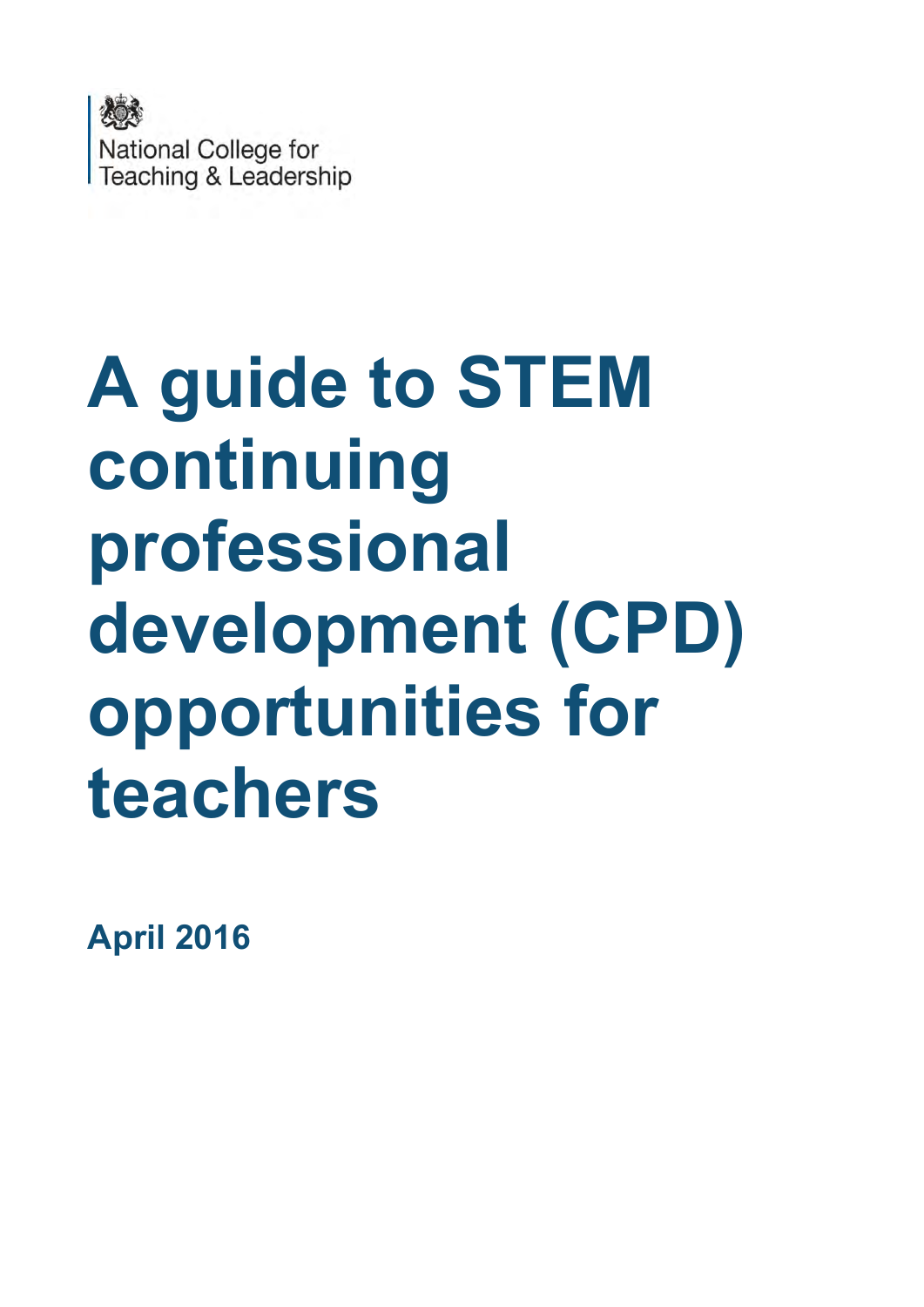# **Contents**

| A guide to STEM CPD opportunities for teachers                           | 3              |
|--------------------------------------------------------------------------|----------------|
| 1. STEM learning                                                         | 3              |
| 2. Institute of Physics (IoP)                                            | 3              |
| 3. Royal Society of Chemistry (RSC)                                      | 4              |
| 4. Association for Science Education (ASE)                               | 5              |
| Journals                                                                 | 5              |
| <b>Professional Awards</b>                                               | 5              |
| <b>CPD Events and Conferences</b>                                        | 5              |
| Weekly education chats                                                   | 6              |
| 5. Royal Society of Biology                                              | 6              |
| <b>Education policy</b>                                                  | 6              |
| 6. Computing at School (CAS)                                             | 6              |
| Network of Teaching Excellence in Computer Science (NTECS)               | $\overline{7}$ |
| 7. The Design and Technology Association (DATA)                          | 8              |
| 8. National Centre for Excellence in the Teaching of Mathematics (NCETM) | 8              |
| <b>Activities</b>                                                        | 9              |
| <b>Maths hubs</b>                                                        | 9              |
| 9. Institute of Mathematics and its Applications (IMA)                   | 9              |
| 10. Mathematics in Education and Industry (MEI)                          | 10             |
| <b>Educational associates</b>                                            | 10             |
| Benefits to educational associates                                       | 10             |
| 11. London Mathematical Society – Teacher CPD grants                     | 10             |
| 12. The Mathematical Association (MA)                                    | 11             |
| 13. National numeracy                                                    | 12             |
| 14. The Royal Statistical Society (RSS)                                  | 12             |
| 15. Association of Teachers of Mathematics (ATM)                         | 12             |
| <b>CPD</b> opportunities                                                 | 12             |
| Easter conference                                                        | 12             |
| Regional one day conference                                              | 13             |
| Local branches, and standing and working groups                          | 13             |
| 16. British Society for Research into Learning Mathematics (BSRLM)       | 13             |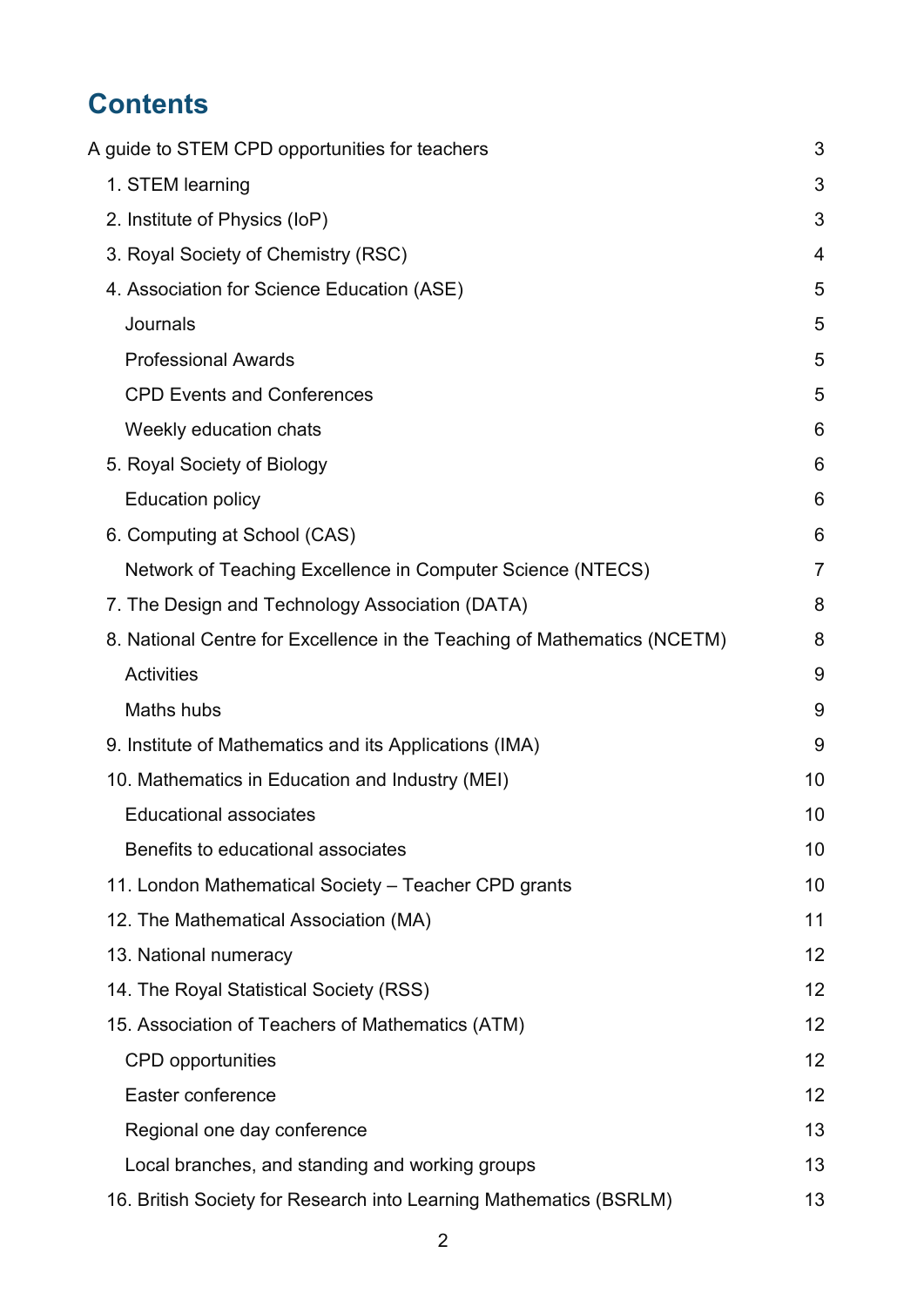# <span id="page-2-0"></span>**A guide to STEM CPD opportunities for teachers**

Below is a list of some of the professional bodies and subject associations that offer professional development opportunities for teachers across STEM subjects. The content of this document is updated periodically. It is not intended to be an exhaustive guide to available CPD for teachers. The DfE does not endorse subject associations or any associated content or training.

### <span id="page-2-1"></span>**1. STEM learning**

STEM learning, previously the National Science Learning Centre, is a national body that provides teachers, technicians and other educators with high quality, subject-specific CPD and support in STEM subjects. STEM learning work to achieve a world-leading education for all young people in science, technology, engineering and mathematics.

STEM learning support teachers of [science,](https://www.stem.org.uk/audience/secondary-science) [technology,](https://www.stem.org.uk/audience/secondary-design) [engineering](https://www.stem.org.uk/elibrary/collection/4115/young-engineers) and [mathematics](https://www.stem.org.uk/audience/secondary-mathematics) in working towards their vision that all young people, across the UK, should receive a worldleading STEM education. All their activities are grounded in appropriate education and scientific research supported by clear [evidence of impact.](https://www.stem.org.uk/impact)

STEM learning operate the [National STEM Learning Centre and Network;](https://www.stem.org.uk/about-us-test) providing support locally, through [Science Learning Partnerships](https://www.stem.org.uk/science-learning-partnerships) across England, and partners in [Scotland,](http://www.sserc.org.uk/) [Wales](http://www.techniquest.org/) and [Northern Ireland;](http://www.eani.org.uk/) alongside a range of other [projects supporting](https://www.stem.org.uk/cpd-partners)  [STEM education.](https://www.stem.org.uk/cpd-partners)

The National STEM Learning Centre and Network provides schools and colleges with:

- curriculum linked, quality assured [teaching resources](https://www.stem.org.uk/resources)  physical and online careers resources to embed in curriculum lessons
- [community groups,](https://www.stem.org.uk/magazine/groups) peer-to-peer support, online professional development and networking opportunities
- [local, high impact subject specific professional development](https://www.stem.org.uk/cpd/search?f%5b0%5d=field_courses_deliverer%3ARegional%20Operator%201&f%5b1%5d=field_courses_deliverer%3ARegional%20Operator%203&f%5b2%5d=field_courses_deliverer%3ARegional%20Operator%202&f%5b3%5d=field_courses_deliverer%3ARegional%20Operator%204&f%5b4%5d=field_courses_deliverer%3ARegional%20Operator%205) through Science Learning Partnerships in England, and partners in Scotland, Wales and Northern Ireland [sustained, transformational subject specific professional development,](https://www.stem.org.uk/cpd/search?f%5b0%5d=field_courses_deliverer%3ANational%20Operator) including residential experiences at the National STEM Learning Centre

This is made possible by the generous support of the Wellcome Trust, Gatsby Foundation, Department for Education, their partners in [Project ENTHUSE](https://www.stem.org.uk/project-enthuse) and other funders, including ESERO-UK funded by the European and UK Space Agencies.

Find out more at **STEM** learning.

# <span id="page-2-2"></span>**2. Institute of Physics (IoP)**

The [IOP](http://www.iop.org/education/index.html) offers a range of resources and support to teachers. These include: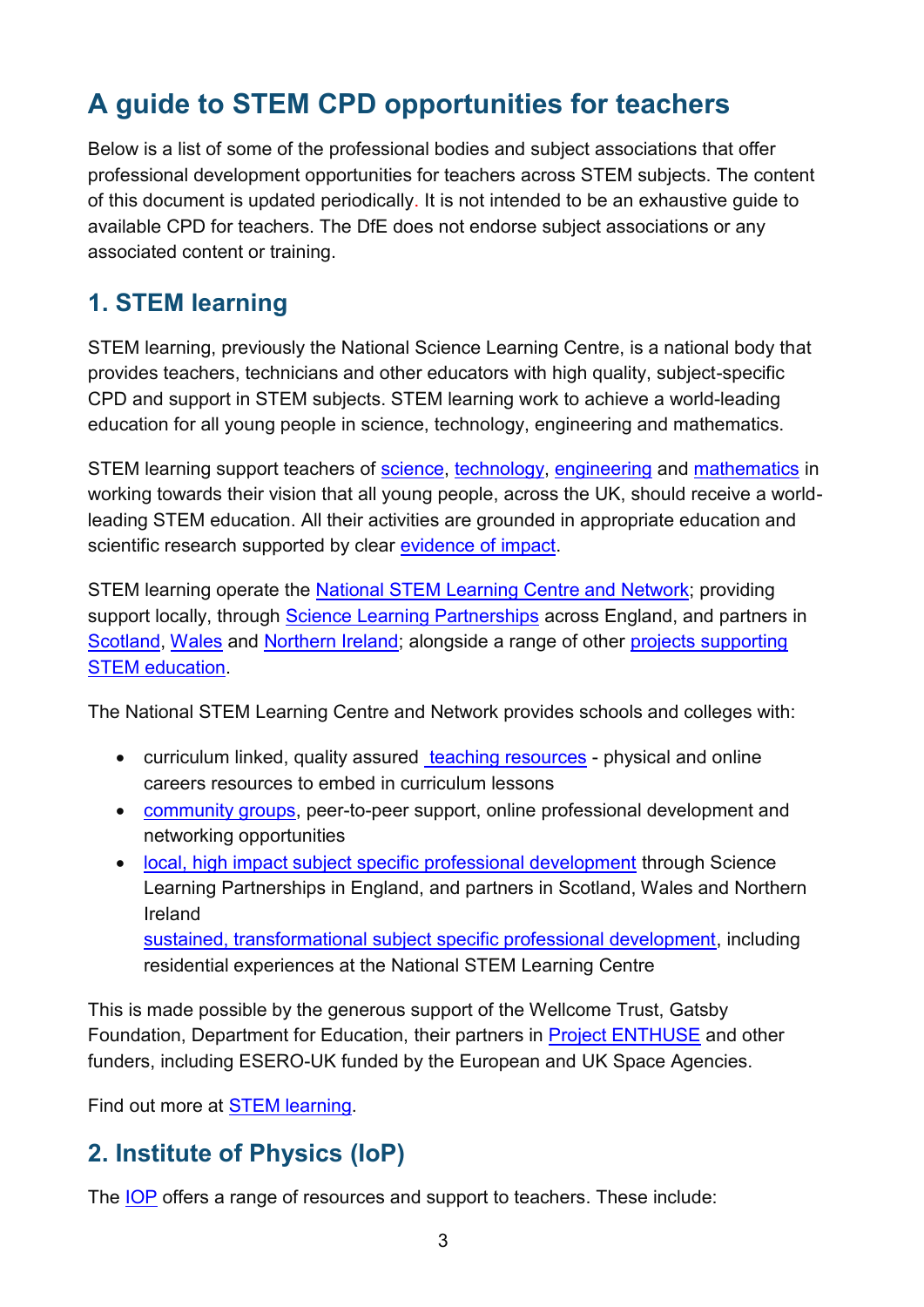- physics teacher network (PTN) source of information about local initiatives and activities
- supporting physics teachers (SPT) interactive animations and tips to plan teaching approach
- teaching advanced physics lesson plan ideas and resources
- practical physics ideas, guidance and tips for student laboratory time
- TalkPhysics IoP's online community for teachers of physics
- Physics Education international journal around teaching physics in schools and colleges
- Classroom Physics the IoP departmental quarterly newsletter
- Girls in Physics new ways to address teaching and resources to tackle the problem

Other useful resources available include:

- [stimulating physics project mentoring and open workshops](http://www.stimulatingphysics.org/)  a government funded project providing a network of coaches across England
- [Who's who?](http://www.iop.org/education/ltp/resources/file_63662.pdf)  workshops, support and advice from local co-ordinators
- $\odot$   $\alpha$ TakeOnPhysics a Twitter feed to share ideas, events and resources
- [Physics.org](http://www.physics.org/) an IoP quide to physics on the web

# <span id="page-3-0"></span>**3. Royal Society of Chemistry (RSC)**

The [RSC](http://www.rsc.org/careers/cpd/teachers) promotes, supports and celebrates chemistry and are the world's leading chemistry community. Resources and support include:

- [CPD courses for teachers](http://www.rsc.org/careers/cpd/teachers) help chemistry teachers develop their subject knowledge, pedagogical knowledge and confidence
- $\cdot$  [learn chemistry](http://www.rsc.org/learn-chemistry)  online resources and tools
- [the Learn Chemistry Partnership](http://www.rsc.org/membership-and-community/supporting-organisations/)  first to hear of new lesson resources and support for students and teachers
- [periodic table](http://www.rsc.org/periodic-table) –an interactive educational resource
- [EiC magazine](http://www.rsc.org/eic/)  featuring classroom demonstrations, CPD, articles, news, etc
- $\bullet$  [TalkChemistry](http://my.rsc.org/talkchemistry)  an online network for chemistry teachers
- [18 education co-ordinators](http://www.rsc.org/locations-contacts/contact-us/campaigning-outreach/education-coordinators/)  providing support for teachers and trainee teachers

Courses available in the UK are:

- chemistry for non-specialists
- developing expertise in teaching chemistry
- inspiring creative chemistry teaching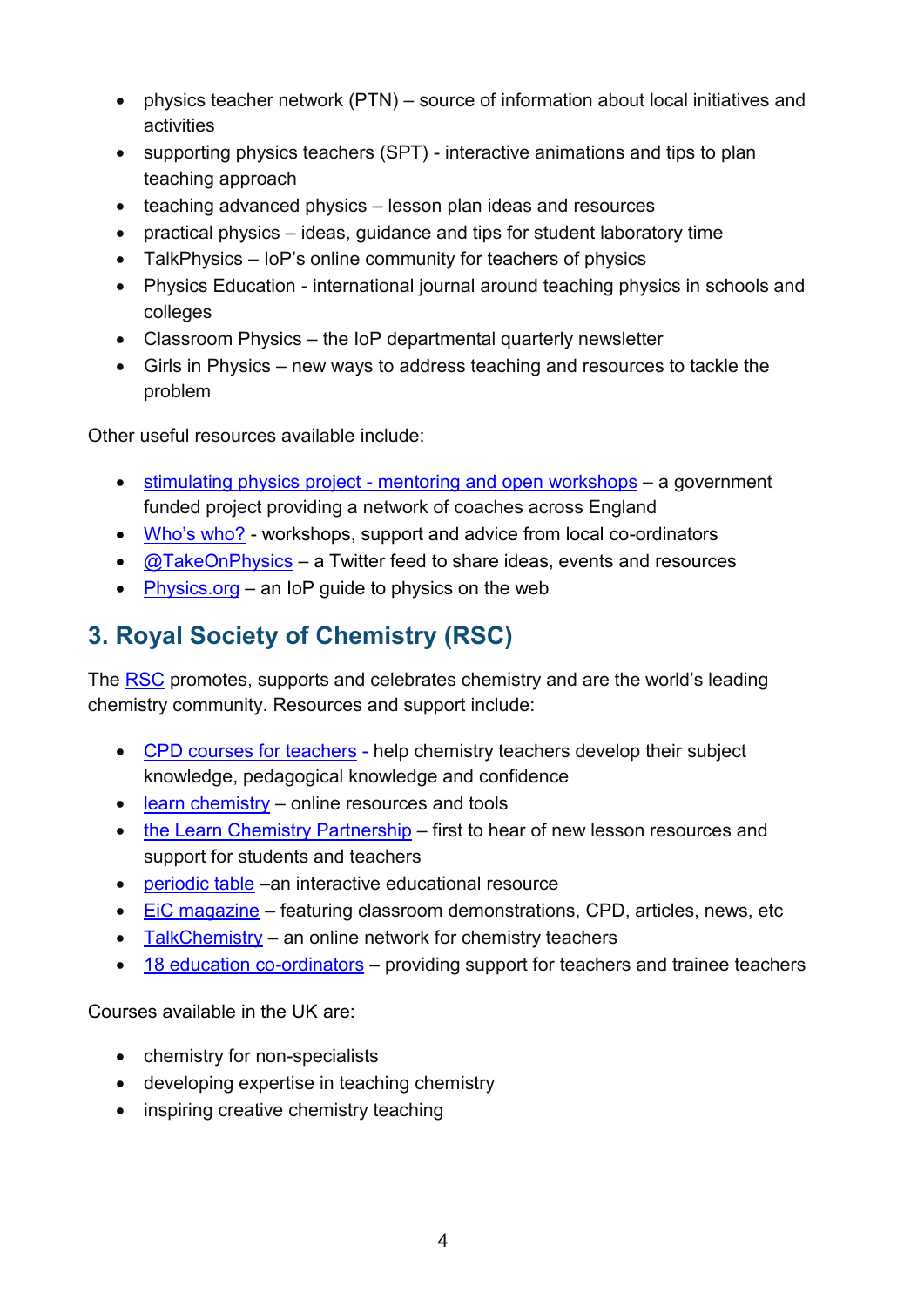# <span id="page-4-0"></span>**4. Association for Science Education (ASE)**

The [ASE](http://www.ase.org.uk/home/) is the largest subject association in the UK. It is an active professional learning community that has been supporting all those involved in science education from preschool to higher education for over 100 years; members include teachers, technicians, tutors and advisers. ASE is an independent registered charity appointed by Royal Charter to help improve the teaching of science and provide a voice for science teachers on educational matters.

#### <span id="page-4-1"></span>**Journals**

The ASE's journals offer invaluable insights into science education. With articles from expert teachers and technicians, each publication has classroom tips, policy updates, suggested resources and shared effective practice.

- [Education in Science](http://www.ase.org.uk/journals/education-in-science/)
- [School Science Review](http://www.ase.org.uk/journals/school-science-review/) for teachers of students aged 11-19
- [Primary Science](http://www.ase.org.uk/journals/primary-science/) for teachers of students aged 5-11
- [Science Teacher Education](http://www.ase.org.uk/journals/science-teacher-education/) for those involved with pre-service education, induction and professional development of science teachers
- [Journal of Emergent Science](http://www.ase.org.uk/journals/journal-of-emergent-science/) open-access online research journal focusing on science for young children from birth to 11 years of age

#### <span id="page-4-2"></span>**Professional Awards**

ASE can award its members formal recognition of their skills and expertise as teachers and technicians. Building from Registered Scientist (RSci) to Chartered Science Teacher (CSciTeach), provides a highly regarded pathway for science teachers committed to their subject knowledge and profession.

- **[CSciTeach](http://www.ase.org.uk/professional-development/ase-chartered-science-teacher-csciteach/)**
- **[RSci](http://www.ase.org.uk/professional-development/registered-science-technician-rscitech/)**

#### <span id="page-4-3"></span>**CPD Events and Conferences**

ASE has a strong community at local, regional and national levels. Their field officers organise local TeachMeets where people can share their favourite classroom ideas. On a slightly larger scale, the ASE regional conferences offer a select programme of CPD sessions, while the annual conference brings together over 2500 educators from across the world to share best practice and learning.

- [ASE TeachMeets](http://www.ase.org.uk/news/teachmeets/)
- [ASE annual conference](http://www.ase.org.uk/conferences/annual-conference/)
- [CPD Events](http://www.ase.org.uk/conferences/)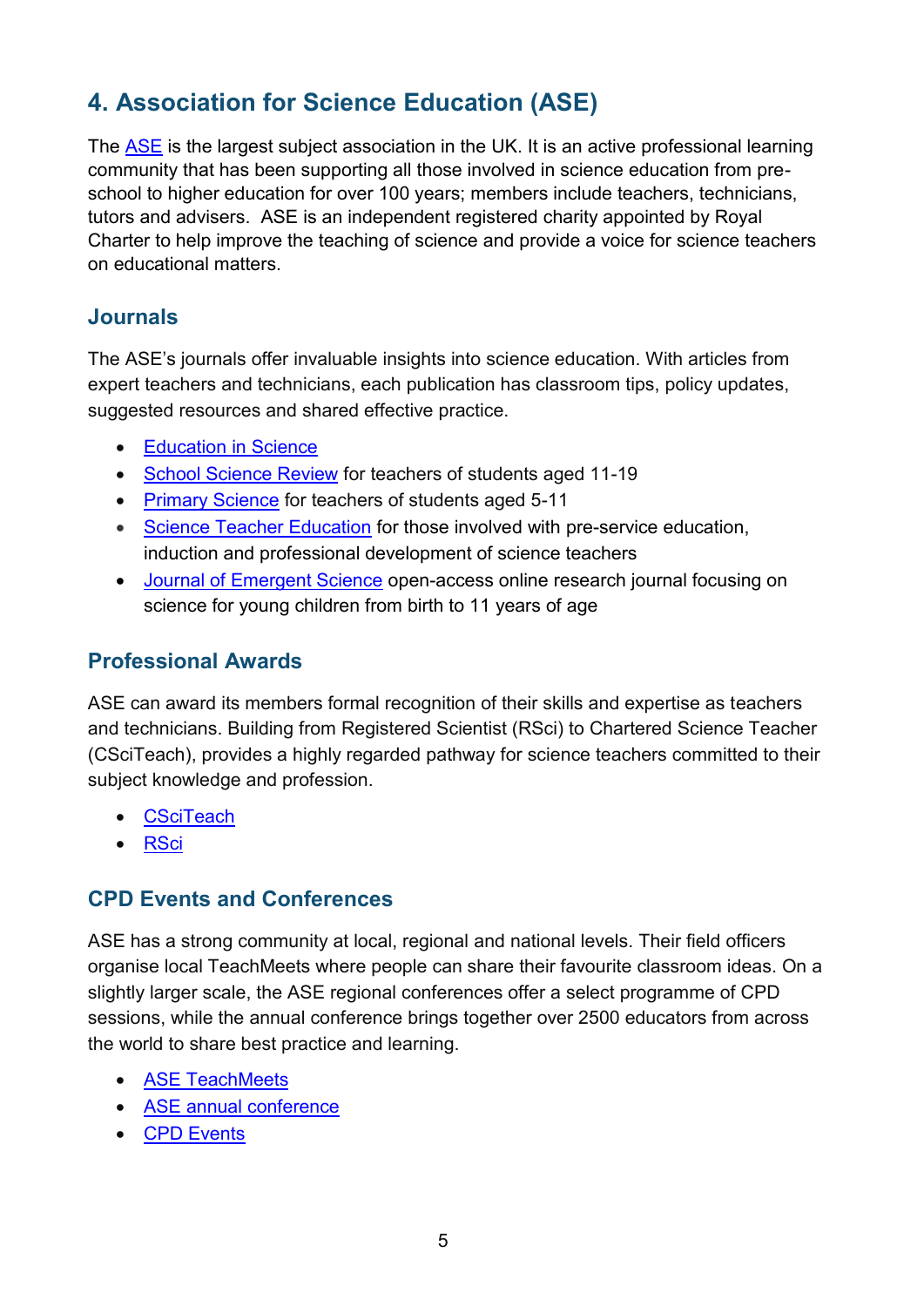#### <span id="page-5-0"></span>**Weekly education chats**

#ASEchat is a weekly online science education discussion group conducted via twitter that takes place on Monday evenings from 8.00-9.00pm (UK time). Follow ASE on twitter @theASE and **#ASEchat**.

# <span id="page-5-1"></span>**5. Royal Society of Biology**

The Royal Society of Biology supports its members working at all levels of education by producing education policy statements, responding to consultations and contributing to curriculum development. Through a partnership with other leading science organisations, they aim to increase their influence over the direction of biology education in future years.

The Royal Society of Biology:

- is committed to supporting and encouraging the study of biology at all levels
- supports and recognise excellence in biology teaching
- champions a biology curriculum that challenges students and encourages their passion for biology
- supports young scientists in their studies throughout higher education
- provides careers guidance to students at all levels

#### <span id="page-5-2"></span>**Education policy**

The Royal Society of Biology believes that the key to maximising the impact of their efforts to support and enhance biological education from school to university lies in a greater degree of collaboration. They are a core member of Science Community Representing Education [\(SCORE\)](https://www.societyofbiology.org/policy/education-policy/school-policy/score), which provides a coherent voice for the science community on the long-term issues in science education. Find out more about its [education policy](https://www.societyofbiology.org/policy/education-policy) work.

[TalkBiology](http://talkbiology.societyofbiology.org/) is an online forum available for teachers, technicians and other educators to interact online, share ideas, resources, questions and thoughts about science education and classroom resources. Access to the forum requires registration but is free to educational professionals.

#### [RSB - Education](https://www.rsb.org.uk/education)

# <span id="page-5-3"></span>**6. Computing at School (CAS)**

The [CAS w](http://www.computingatschool.org.uk/)orking group aims to promote the teaching of computer science at school. Their goal is to put the excitement back into computing at school.

CAS is a grass roots organisation and a collaborative partner with the British Computer Society (BCS). Membership is open to everyone, and is very broad, including teachers, parents, governors, exam boards, industry, professional societies, and universities.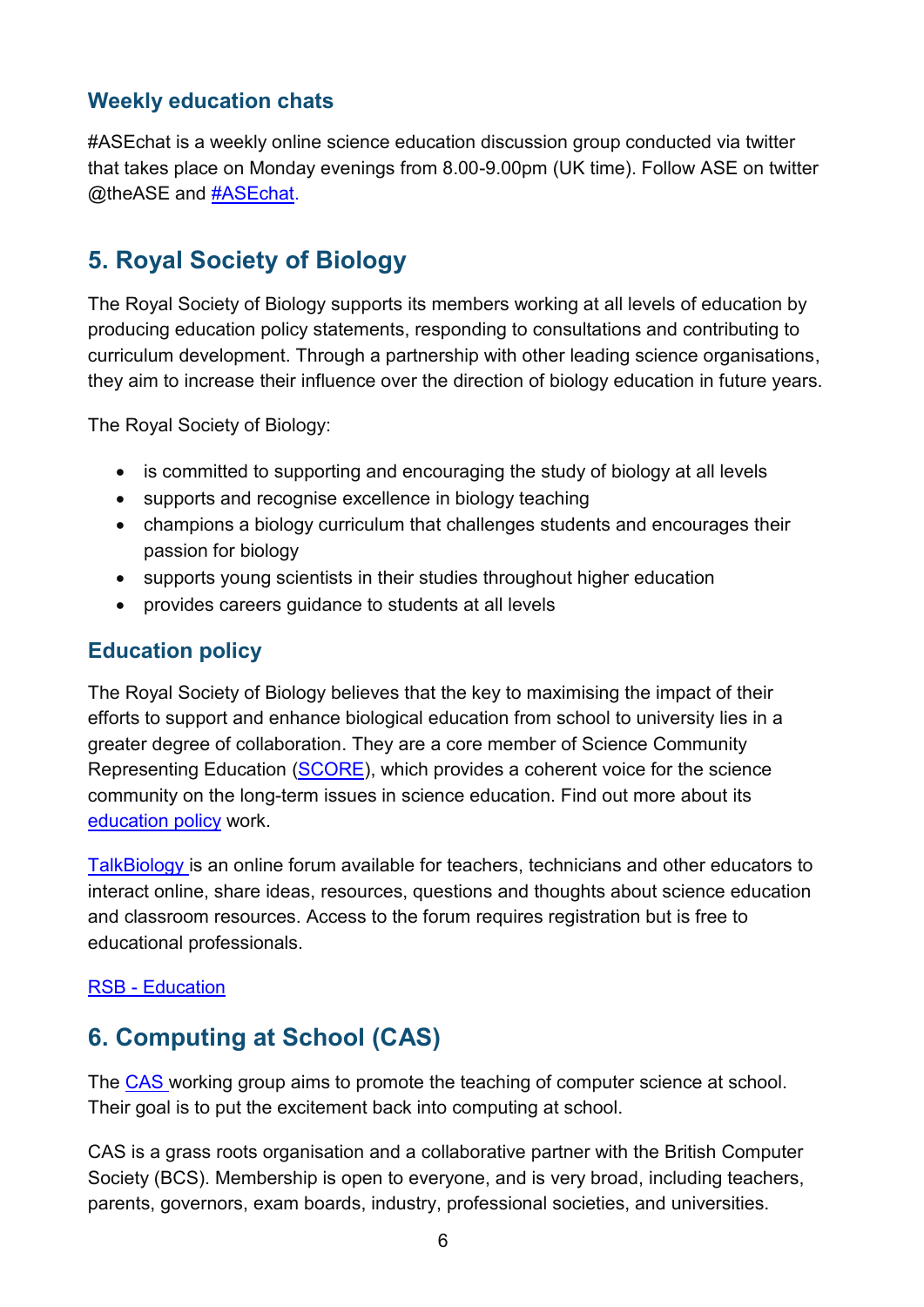CAS speaks for the discipline of computing at school level, including further education, and not for any particular interest group. CAS seeks to work at many levels, including:

- directly supporting Information and Communication Technology (ICT) and computing teachers who are excited by computing, by providing them with teaching material, training, local hubs, newsletters and the opportunity to meet with like-minded colleagues
- acting as a subject association for computing teachers
- working at an institutional level, for example by encouraging the developments of GCSEs in computing
- advocacy at national policy level; for example, submitting evidence to the Royal Society study on computing in school

#### <span id="page-6-0"></span>**Network of Teaching Excellence in Computer Science (NTECS)**

CAS works in collaboration with the BCS academy to co-ordinate and provide training opportunities for both existing teachers and those training for the profession. This initiative is supported by the DfE, Oxford, Cambridge and RSA examinations, Council of Professors and heads of computing, Microsoft and Google. As the government, industry leaders and educators call for more computer science in the school curriculum, there is a need to raise the confidence level of existing ICT computing teachers to embrace computer science, if they are not already doing so.

The DfE has supported the application made by CAS/BCS to continue and expand the NTECS.

There are several ways that schools, teachers, universities and academics can contribute to the Network of Excellence and by doing so, you will be joining a vibrant community of professionals (over 1000 schools, 80 universities and over 100 master teachers) who are committing to support each other.

Since January 2013 the CAS master teachers have reached and supported 6752 teachers, have attended CPD events or had personal support from their master teachers. This shows the scale and breadth of activity that is run under the Network of Excellence banner.

Ways to get involved:

- register your school as part of the network. By doing this your school is saying that computing as a subject is important, it is part of the school development plan and they want to ensure their staff have access to suitable training. Further information can be found [here](http://academy.bcs.org/about-academy)
- register your school as a lead school. As part of the NoE registration each school is invited to self-designate as a lead school. This means that your school will make time to support colleagues in other schools (at least one)
- apply to be a CAS master teacher. Further information can be found [here](http://community.computingatschool.org.uk/door?need_login=1)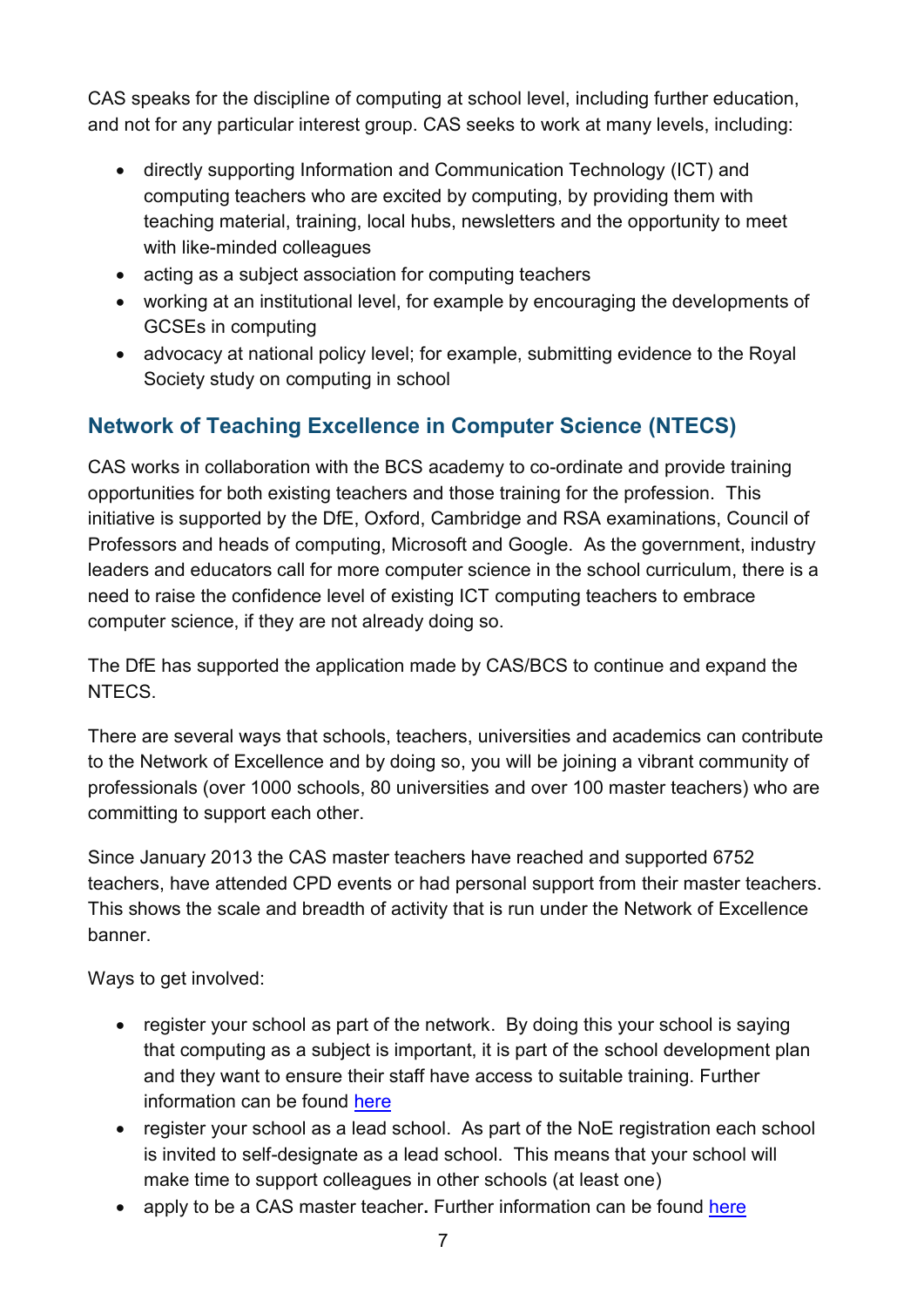# <span id="page-7-0"></span>**7. The Design and Technology Association (DATA)**

[DATA](https://www.data.org.uk/) supports and champions design and technology education in schools. DATA run a broad and varied schedule of events throughout the academic year ranging from twilight branch meetings, Health & Safety training, one day courses, workshops, conferences and their flagship summer school.

They offer the following opportunities:

- [D&T Association Summer School](https://www.data.org.uk/training-and-events/?cat=Summer+School&orderBy=%20-%20pager) Two day summer school
- Sir I Can't Draw A hands-on workshop designed for KS3 and GCSE D&T teachers [\(Bolton](https://www.data.org.uk/event-sessions/sir-i-cant-draw-bolton-lancs/) and [North Yorkshire\)](https://www.data.org.uk/event-sessions/sir-i-cant-draw-2016-redcar-n-yorkshire/)
- Lighting Up Practical Projects for Key Stage 3 and GCSE [\(Bristol](https://www.data.org.uk/event-sessions/lighting-up-practical-projects-for-ks3-gcse-bristol/) and [Essex\)](https://www.data.org.uk/event-sessions/lighting-up-practical-projects-for-ks3-and-gcse-essex/)
- [Electronics and Programming for Key Stage 3 and GCSE](https://www.data.org.uk/event-sessions/introducing-pics-pcbs-and-programming-in-ks3-and-gcse-dt-activity-canterbury/)  introducing programmable components using a typical project as a starting point
- [Building Systems and Simple Control at Key Stage 3 and GCSE](https://www.data.org.uk/event-sessions/building-systems-simple-control-at-ks3-gcse-south-east-london/)  covers programmable components, systems and control
- [Health and Safety 'Train the Trainers'](https://www.data.org.uk/training-and-events/train-the-trainers-hs-for-dt-workshop-technicians-s12hs-11-april/) a series of courses covering step by step processes on a specific subject for Registered D&T Health and Safety Consultants (RDTHSCs) to attend
- [Using the BBC micro:bit in D&T](https://www.stem.org.uk/cpd/ondemand/43538/bbc-microbit-science-and-design-technology-%E2%80%93-microbit-stem-roadshow)  introductory courses on using the BBC micro:bit in science and D&T. These courses can be booked through [STEM learning.](https://www.stem.org.uk/user/login?destination=node/43538)
- Effective D&T Subject Leadership in Secondary Schools for subject leaders and aspiring subject leaders [\(London,](https://www.data.org.uk/event-sessions/becoming-an-excellent-secondary-dt-subject-leader-london/) [Liverpool,](https://www.data.org.uk/event-sessions/becoming-an-excellent-secondary-dt-subject-leader-liverpool/) [Plymouth](https://www.data.org.uk/event-sessions/becoming-an-excellent-secondary-dt-subject-leader-plymouth/) and [West Midlands\)](https://www.data.org.uk/event-sessions/becoming-an-excellent-secondary-dt-subject-leader-plymouth/)
- Teaching the new D&T GCSE A series of five regional, one day courses to support the teaching of the new D&T GCSEs [\(London,](https://www.data.org.uk/event-sessions/planning-to-teach-the-new-gcse-in-design-and-technology-london/) [Liverpool,](https://www.data.org.uk/event-sessions/planning-to-teach-the-new-gcse-in-design-and-technology-liverpool/) [Bristol,](https://www.data.org.uk/event-sessions/planning-to-teach-the-new-gcse-in-design-and-technology-bristol/) [Suffolk](https://www.data.org.uk/event-sessions/planning-to-teach-the-new-gcse-in-design-and-technology-suffolk/) and [Nottingham\)](https://www.data.org.uk/event-sessions/planning-to-teach-the-new-gcse-in-design-and-technology-nottingham/)
- RDTHSC Conferences Three regional H&S conferences [\(Bristol,](https://www.data.org.uk/event-sessions/rdthsc-conference-bristol-2016/) [London](https://www.data.org.uk/event-sessions/rdthsc-conference-london-2016/) and [Bolton\)](https://www.data.org.uk/event-sessions/rdthsc-conference-bolton-2016/)
- [primary CPD sessions](https://www.data.org.uk/training-and-events/?cat=Primary+one+day+CPD+event&orderBy=%20-%20pager) and [secondary courses](https://www.data.org.uk/training-and-events/?cat=Secondary+one+day+CPD+event&orderBy=%20-%20pager)

DATA's comprehensive schedule of events runs throughout 2016. Please go to the [training and events](https://www.data.org.uk/training-and-events) section of the website to book online, find out full details, venues and presenter information for each course. Alternatively, email: [events@data.org.uk](mailto:events@data.org.uk) or call 01789 470007.

## <span id="page-7-1"></span>**8. National Centre for Excellence in the Teaching of Mathematics (NCETM)**

The aims of the [NCETM](https://www.ncetm.org.uk/) are to raise levels of achievement in mathematics, and to increase appreciation of its power and wonder, across the school, sixth form college and further education system.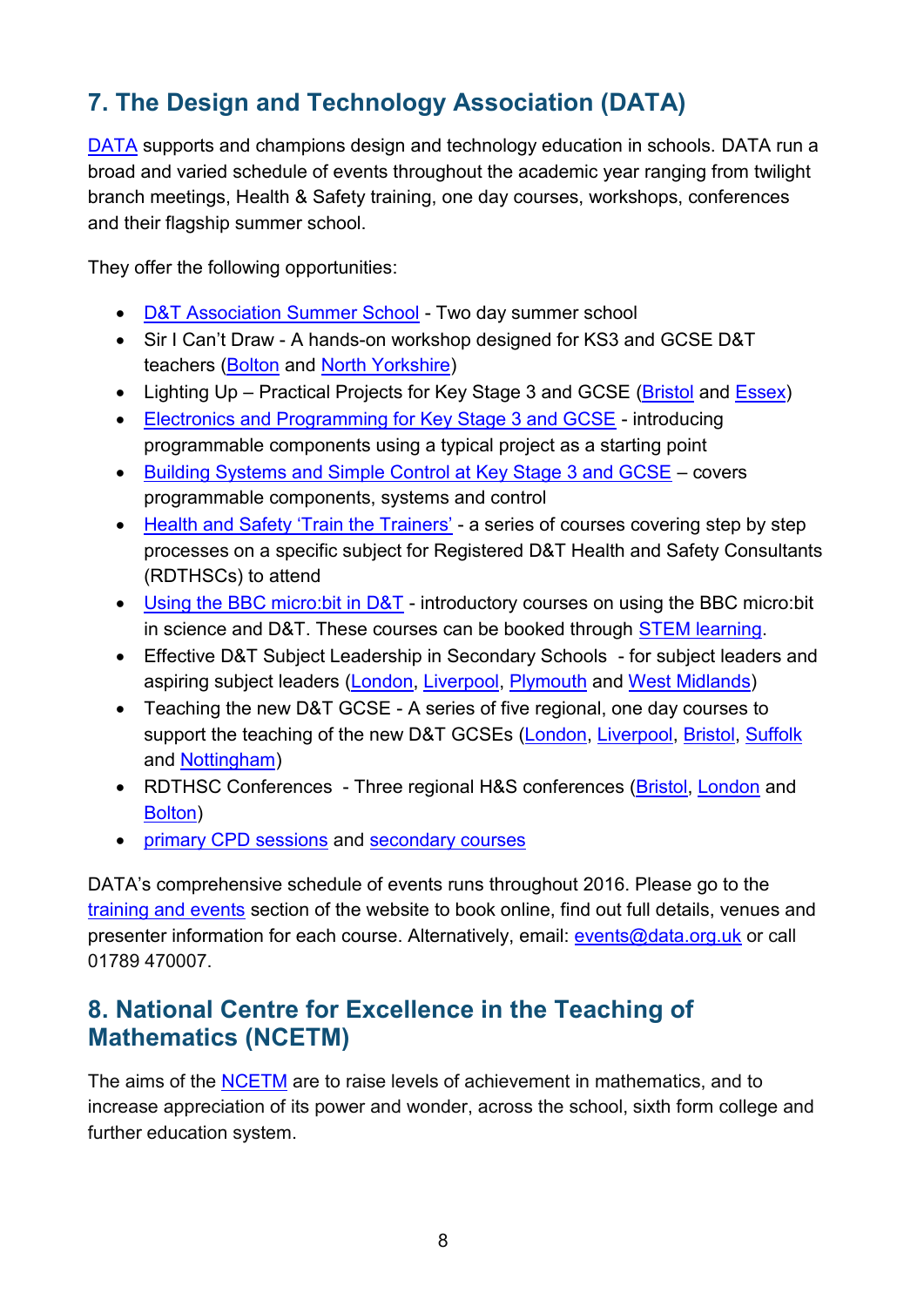#### <span id="page-8-0"></span>**Activities**

Collaborating with the government and its agencies, higher education institutions, research bodies, mathematics subject associations and other bodies devoted to mathematics education, NCETM operate in three main ways:

- through their website, where individual teachers, however experienced, can check and refine their subject knowledge and pedagogy, access a vast archive of classroom-based research, and exchange views and experience with colleagues around the country
- through their support for all schools, colleges, organisations and individuals with a professional development role as providers of CPD for teachers of mathematics in all settings, and in providing a framework for quality assurance of that provision
- by identifying aspects of mathematics teaching where additional CPD support is needed, and trialling new programmes to address these needs, which may then be disseminated more widely

All their work is underpinned by the knowledge, supported by widespread research that effective mathematics teaching is based on:

- strong subject knowledge
- an understanding of how pupils learn mathematics
- the skills and confidence to use this knowledge effectively in the classroom

#### <span id="page-8-1"></span>**Maths hubs**

The structure of support for mathematics education in England is changing. Thirty-two new maths hubs have been established across England, each led by an [outstanding](https://www.ncetm.org.uk/resources/44949)  [school, college or pair of institutions,](https://www.ncetm.org.uk/resources/44949) with a record of excellent achievement in mathematics. They are in partnership with neighbouring schools, colleges, universities, maths experts and employers. This new initiative is designed to build on the excellent practice and achievement that already exists widely - but not universally - across the school and college system. It is being funded by the DfE and co-ordinated by the NCETM. The maths hubs will provide the strategic local leadership to ensure all schools receive the tailored maths education support they need. It is a new way of harnessing all mathematics teaching expertise within an area, to spread excellent practice even more widely, for the benefit of all pupils and students.

**Lead institutions:** [NCETM maths hub link](https://www.ncetm.org.uk/resources/46070)

# <span id="page-8-2"></span>**9. Institute of Mathematics and its Applications (IMA)**

The [IMA](http://www.ima.org.uk/about_us.cfm.html) is the UK's learned and professional society and exists to support the advancement of mathematical knowledge and its applications and to promote and enhance mathematical culture in the UK and elsewhere. Blogs, book reviews, discussions and much more can be found [here.](http://www.ima.org.uk/i_love_maths.cfm.html)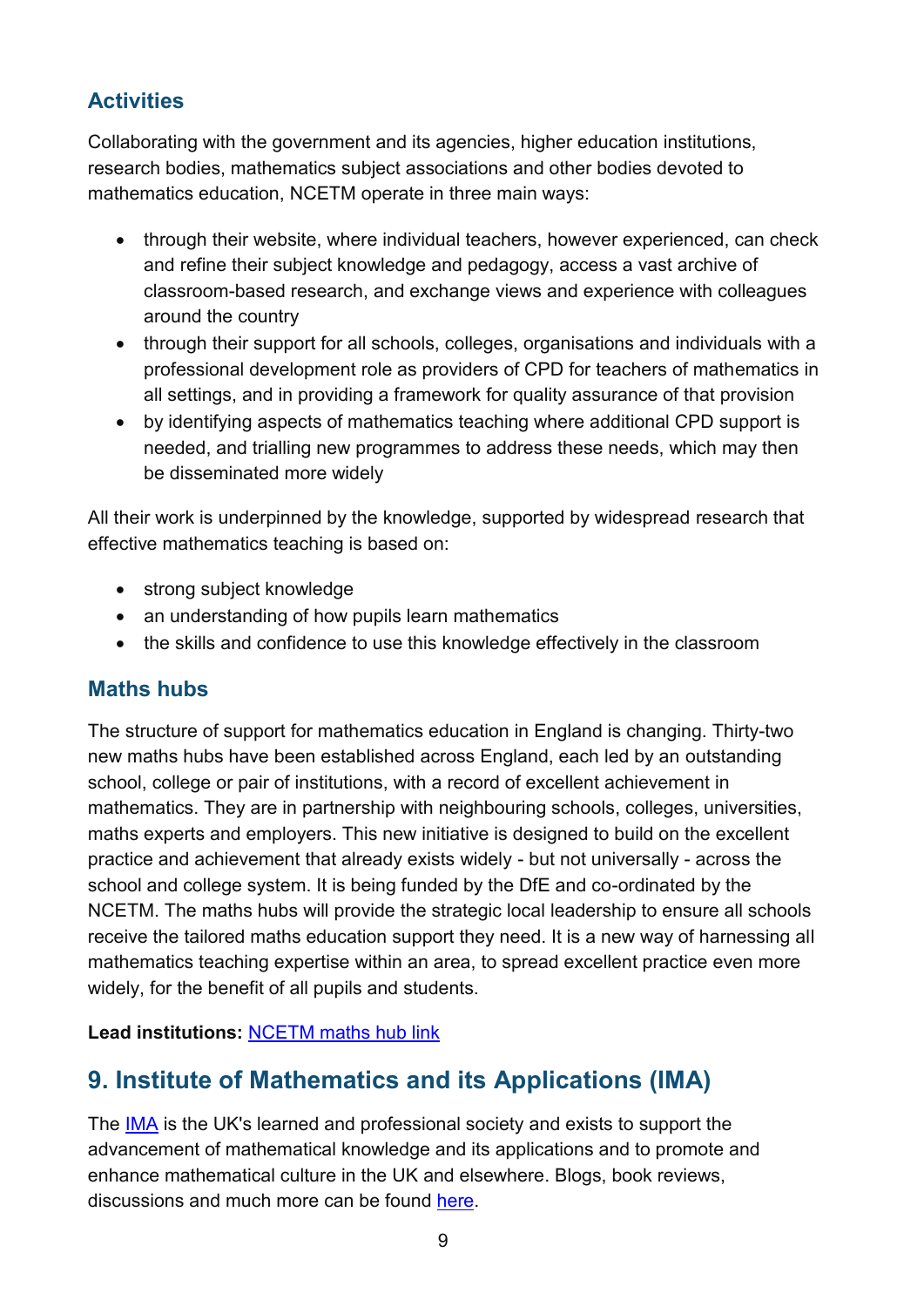# <span id="page-9-0"></span>**10. Mathematics in Education and Industry (MEI)**

MEI is committed to improving mathematics education and promotes teaching and learning through different strands of activity.

MEI support teachers through a range of professional development opportunities, including their annual conference. Innovative resources are continually being developed to extend and enrich knowledge of mathematics, whether teacher, student, undergraduate or member of the workforce.

MEI takes various opportunities to share and discuss the changing landscape of mathematics education, including consultation, discussions, social media, and their newsletters. Another way you can get involved is through their [membership scheme.](http://www.mei.org.uk/membership) MEI's local branches for members and educational associates provide professional development as well as a forum for discussion.

MEI is an independent charity; any income generated through their work is used to support mathematics education. MEI is a partner in the [NCETM consortium,](https://www.ncetm.org.uk/ncetm/about) with responsibility for the secondary mathematics strand and also manages the governmentfunded [further mathematics support programme.](http://www.furthermaths.org.uk/)

MEI have a membership structure that encourages their stakeholders to engage with MEI in a variety of ways, including sharing news and views, consultation at a national level, curriculum development and CPD. Schools and colleges can apply to become MEI educational associates free of charge, while individuals can apply to become MEI members for a small annual fee. MEI's branches, run by practising teachers round the country, provide professional development as well as a forum for discussion for members and educational associates within their local area.

#### <span id="page-9-1"></span>**Educational associates**

MEI would like to register all schools, colleges and universities that subscribe to Integral as MEI educational associates free of charge. Schools, colleges and universities may also register as educational associates without subscribing to Integral.

#### <span id="page-9-2"></span>**Benefits to educational associates**

These include the opportunity to contribute to MEI's work, including consultation on MEI position papers, national issues relating to mathematics education, invitation to [MEI](http://www.mei.org.uk/?section=aboutus&page=branches)  [branch meetings,](http://www.mei.org.uk/?section=aboutus&page=branches) the quarterly [MEI newsletter](http://www.mei.org.uk/?section=news&page=newsletters) and [MEI monthly mathematics](http://www.mei.org.uk/?section=news&page=monthlymaths) by email. It is free to register as an MEI educational associate. To register, complete the [educational](http://www.mei.org.uk/?page=apply_associate)  [associate application form.](http://www.mei.org.uk/?page=apply_associate)

#### <span id="page-9-3"></span>**11. London Mathematical Society – Teacher CPD grants**

Application for a [grant](https://www.lms.ac.uk/grants/teacher-cpd-grants) under this scheme must be made by a teacher of mathematics or initial teacher education provider based in the UK.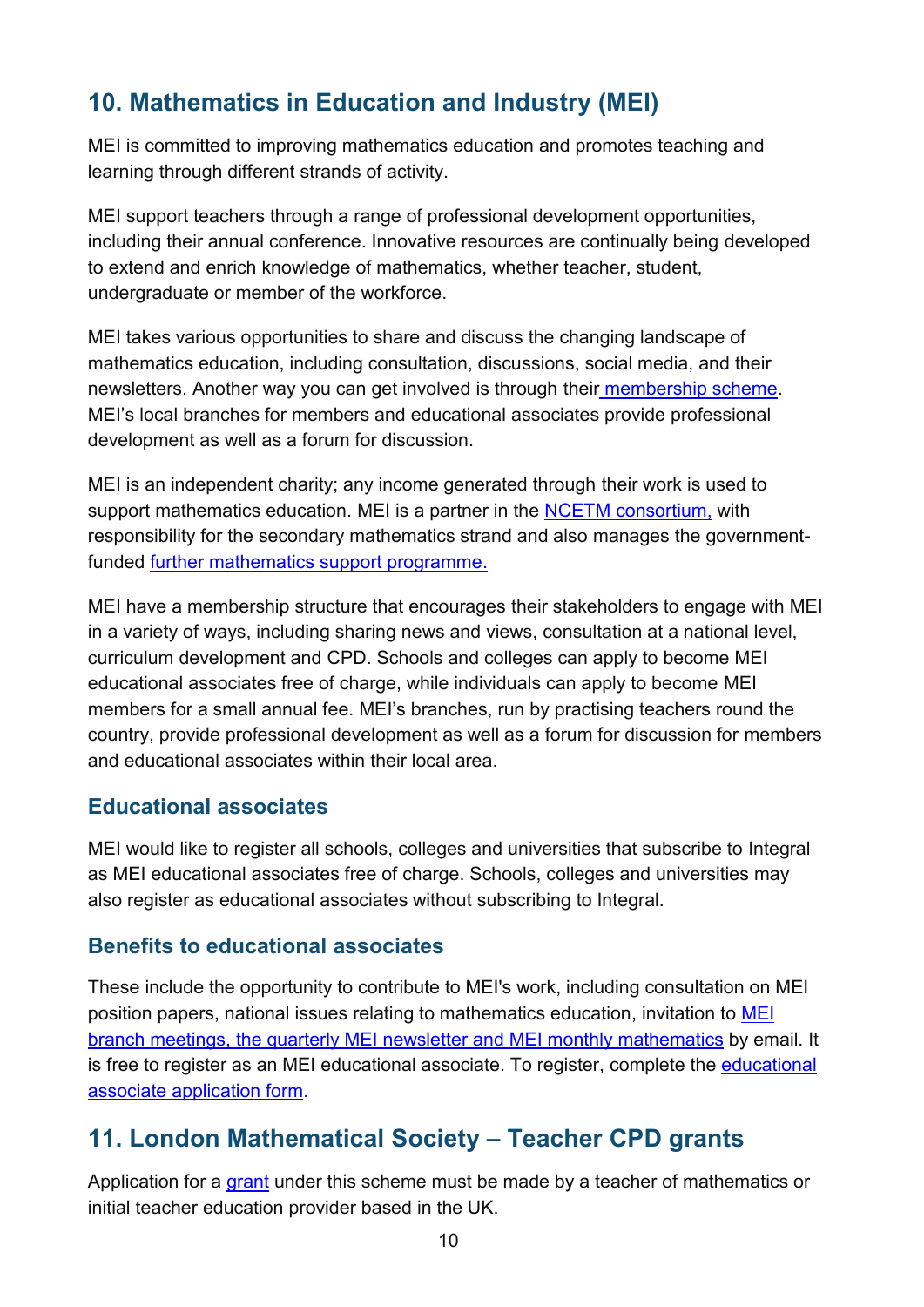The grants are open to teachers of mathematics from primary schools to A-Level or equivalent (inclusive of sustainable technology education project and Association for Energy Affordability). The grants are to support teacher attendance at specific one or two day conferences/events organised by professional mathematical organisations.

This includes a contribution to the costs of registration for the course and a proportion of the travel and subsistence expenses of attendees. The grants are also to assist providers of professional development to run conferences and courses that allow participants to further their professional development. The grants can also cover the costs of external trainers in schools/educational institutions.

# <span id="page-10-0"></span>**12. The Mathematical Association (MA)**

The MA is an educational charity focused on supporting the development of mathematics and mathematics education. The heart of the MA is to be found in its members, committees and subcommittees, and it's CPD which allows great opportunities for interested teachers to work together, - often resulting in publications, resources or discussion documents for the wider community.

The MA is an accredited NCETM mathematics CPD provider and run one-day, or twilight events, around the country including their branches events. Some of these attract hundreds of teachers. A list of their forthcoming opportunities can be found [here](http://www.m-a.org.uk/events) which also gives a sample of previous events. The MA also supports teachers in applying for the coveted [CMathTeach status.](http://www.cmathteach.org.uk/)

The MA's lively [annual 3-day conference](http://www.m-a.org.uk/annual-conference) consists of plenary as well as optional parallel sessions covering primary, secondary, tertiary and general interest mathematics. Presenters are well-known names in mathematical education in addition to others who have something of interest to share. The MA are a partner with the Association of Teachers of Mathematics (ATM) and the Joint Mathematical Council (JMC) in organising the British Congress of Mathematics Education, a four-day event attended by over 400 people which next takes place in 2018.

Through their teaching committee The MA replies to consultation documents and contributes to various debates in mathematics education (see [Mathematical Association](http://www.m-a.org.uk/we-say)  [link\)](http://www.m-a.org.uk/we-say). Their [Twitter account](https://twitter.com/Mathematical_A) is a popular forum for learning about what is happening 'on the ground': and they have close and active links with the maths hubs.

This range of opportunities provides teachers with a varied and grounded professional development experiences that take them beyond local or short-term issues, developing them professionally in a vibrant and stimulating subject-based community. Join [The](http://www.m-a.org.uk/join-the-ma) MA on- line.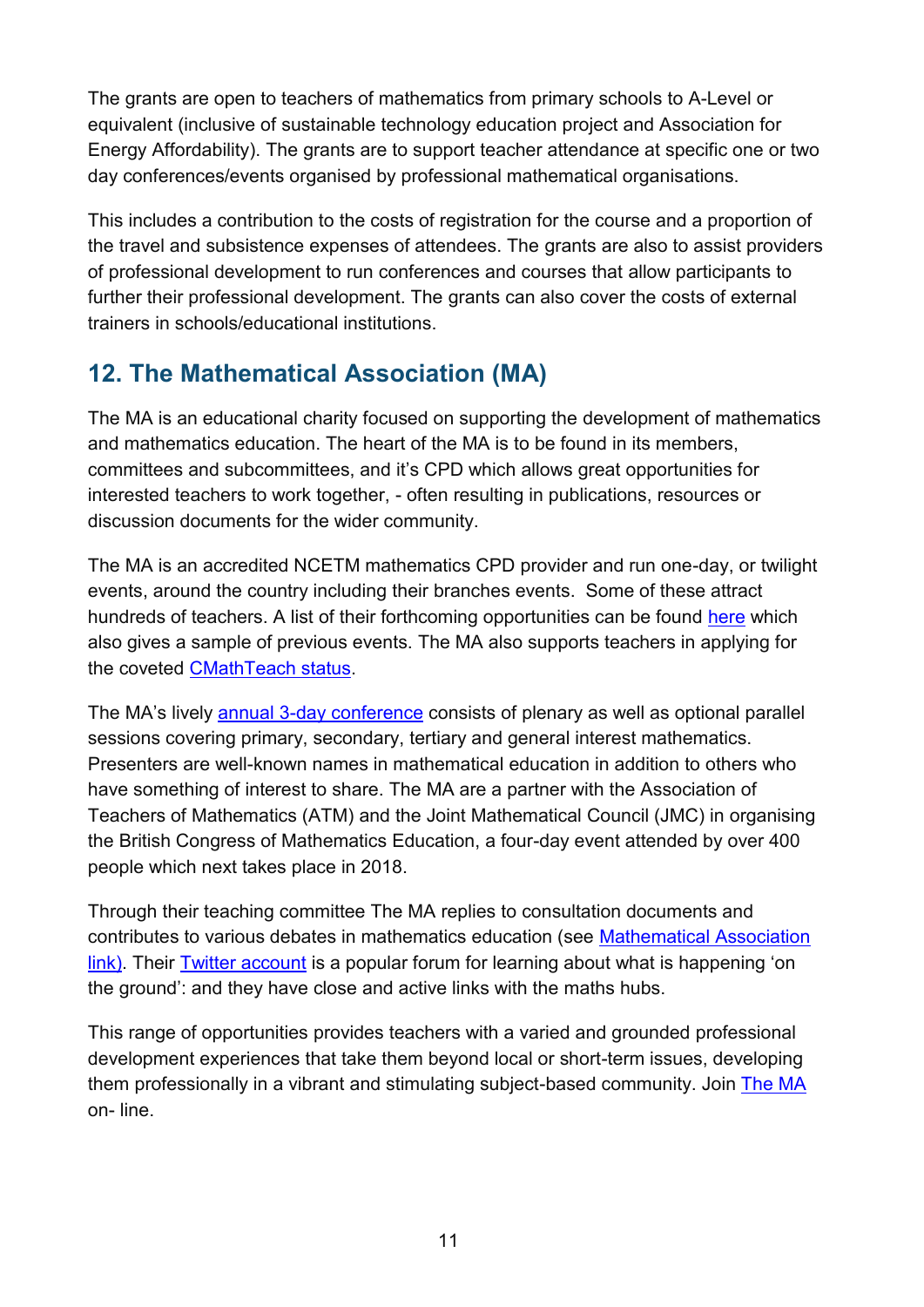# <span id="page-11-0"></span>**13. National numeracy**

[National numeracy](http://www.nationalnumeracy.org.uk/) is an independent charity founded in 2012. They offer professional development support for teachers and SLTs to build ['mathematical resilience'](http://www.nationalnumeracy.org.uk/research-elephant-classroom-why-maths-heart-character-development) among staff and pupils.

There is a growing body of evidence to suggest that a focus on 'non-cognitive' or socalled 'soft' skills has the potential to enable all pupils to succeed in maths, other subjects and most importantly in life.

National Numeracy can provide bespoke support built around [Value, Mindset and Effort.](https://www.youtube.com/watch?v=iwqb7Gof7Js)

Please call 01273 915044, email [enquiries@nationalnumeracy.org.uk](mailto:enquiries@nationalnumeracy.org.uk) to discuss.

# <span id="page-11-1"></span>**14. The Royal Statistical Society (RSS)**

RSS is one of the world's leading organisations to promote the importance of statistics and data, and are a professional body for all statisticians and data analysts.

Their [free e-teacher membership](http://www.rss.org.uk/eteacher) gives priority access to RSS resources for teachers, including the Guy Lecture for schools and careers promotion materials. All e-teacher members receive the fortnightly StatsLife email bulletin, offering an easy to read digest of statistical news and opinion, and access to the accompanying website, featuring statistics news and updates at the [Royal Statistical Society.](http://www.rss.org.uk/RSS/Join_the_RSS/Join_the_RSS/e-Teacher/RSS/Join_the_RSS/Join_the_RSS_sub/e-Teacher.aspx?hkey=b7da9d46-8d4d-4ba5-9eb1-61114dcbb8f1) [Significance magazine](https://www.statslife.org.uk/significance) has articles and features aiming to communicate the practical use of statistics in an entertaining and thought-provoking way, offering examples of statistical thinking and practice that can inspire classroom teaching. Significance is available free to e-teacher members through the IoS and Android apps, with a discounted print subscription rate.

# <span id="page-11-2"></span>**15. Association of Teachers of Mathematics (ATM)**

#### <span id="page-11-3"></span>**CPD opportunities**

ATM offers professional development through:

- the annual Easter conference
- regional one-day conferences
- local branches
- working and standing groups

#### <span id="page-11-4"></span>**Easter conference**

The ATM Easter conference provides opportunities for delegates involved with mathematics education at any age to:

• share in successful practices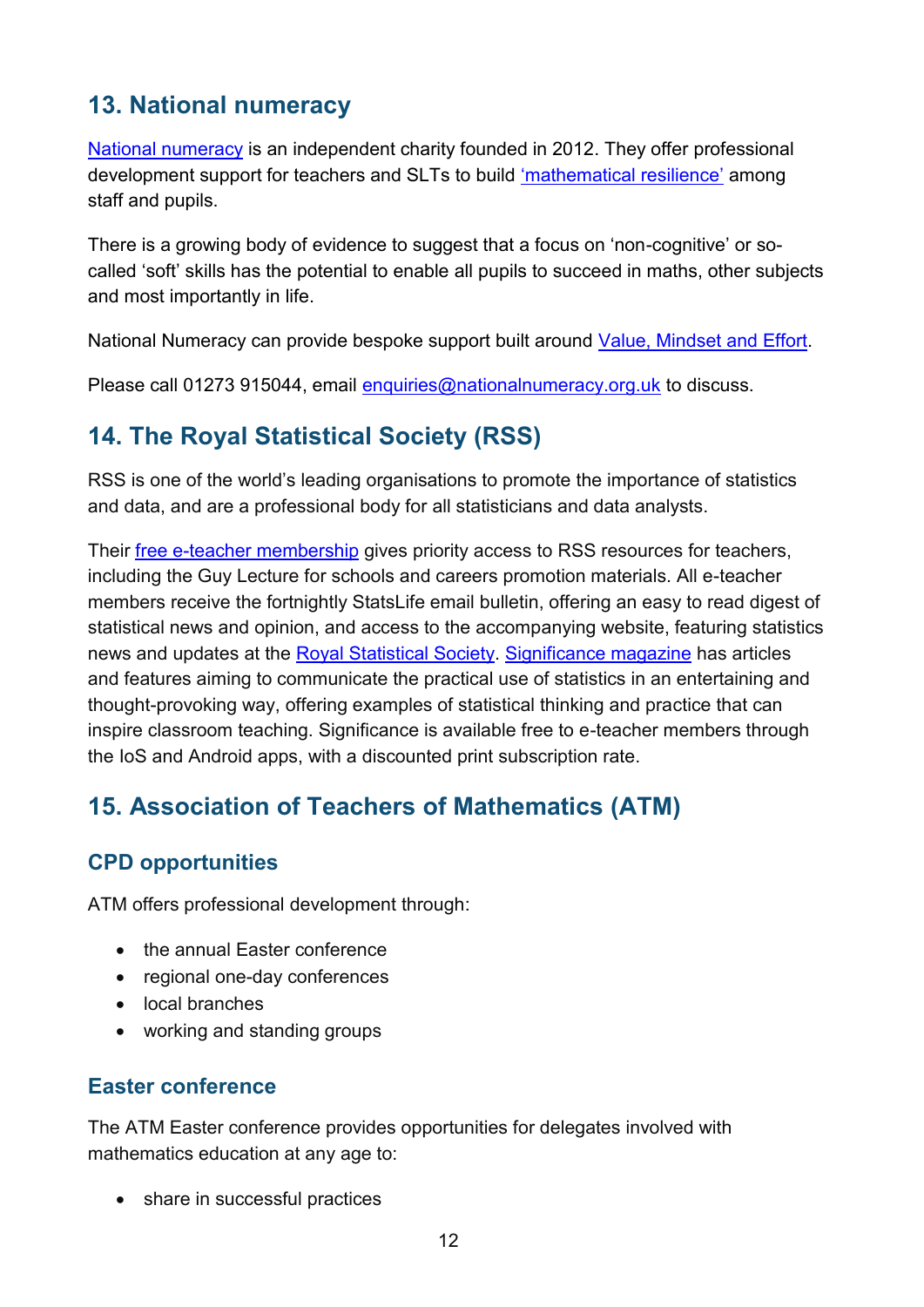- develop their mathematics
- tap into recent pedagogical and curriculum research
- learn about international developments and practice
- evaluate recently produced resources
- find out about and experience the most recent ICT developments
- join new research networks and projects
- learn about the most recent developments in mathematics education
- make new and renew contacts with mathematics educators
- have fun
- leave the conference re-energised and full of ideas

#### <span id="page-12-0"></span>**Regional one day conference**

Occasionally there are ad-hoc one day conferences. These will be advertised on the website and via e-mail. If you are interested in hosting a one-day conference please contact the [CPD group.](http://www.atm.org.uk/Enquiries)

#### <span id="page-12-1"></span>**Local branches, and standing and working groups**

There are ATM branches throughout the country which provide excellent CPD through their regular branch meeting. For details go to [the branches page.](http://www.atm.org.uk/Networks)

There are also a number of working groups which provide the opportunity to work with others in a focused manner on one particular aspect of mathematics education. The joint ATM/MA primary standing group is a thriving community of practitioners concerned with all aspects of primary mathematics education. It meets termly and reports to ATM and the MA.

## <span id="page-12-2"></span>**16. British Society for Research into Learning Mathematics (BSRLM)**

BSRLM is a national organisation for people interested in research in mathematics education. It is a major forum for sharing research in mathematics education in the United Kingdom. It provides a supportive environment for new and experienced researchers and teacher-researchers to develop their ideas.

BSRLM organises three [day-conferences](http://www.bsrlm.org.uk/events.html) each year and a new researcher's day. These days are open to anyone to attend and they provide unique opportunities for professional learning. Attendance at the day conferences requires you to become a member of BSRLM. Members take advantage of a supportive atmosphere to present reports of work-in-progress, recently completed studies, or more speculative thinking. Informal proceedings, comprising short papers from meetings, are published online. BSRLM also organises practitioner-research events in collaboration with the British Educational Research Association (BERA).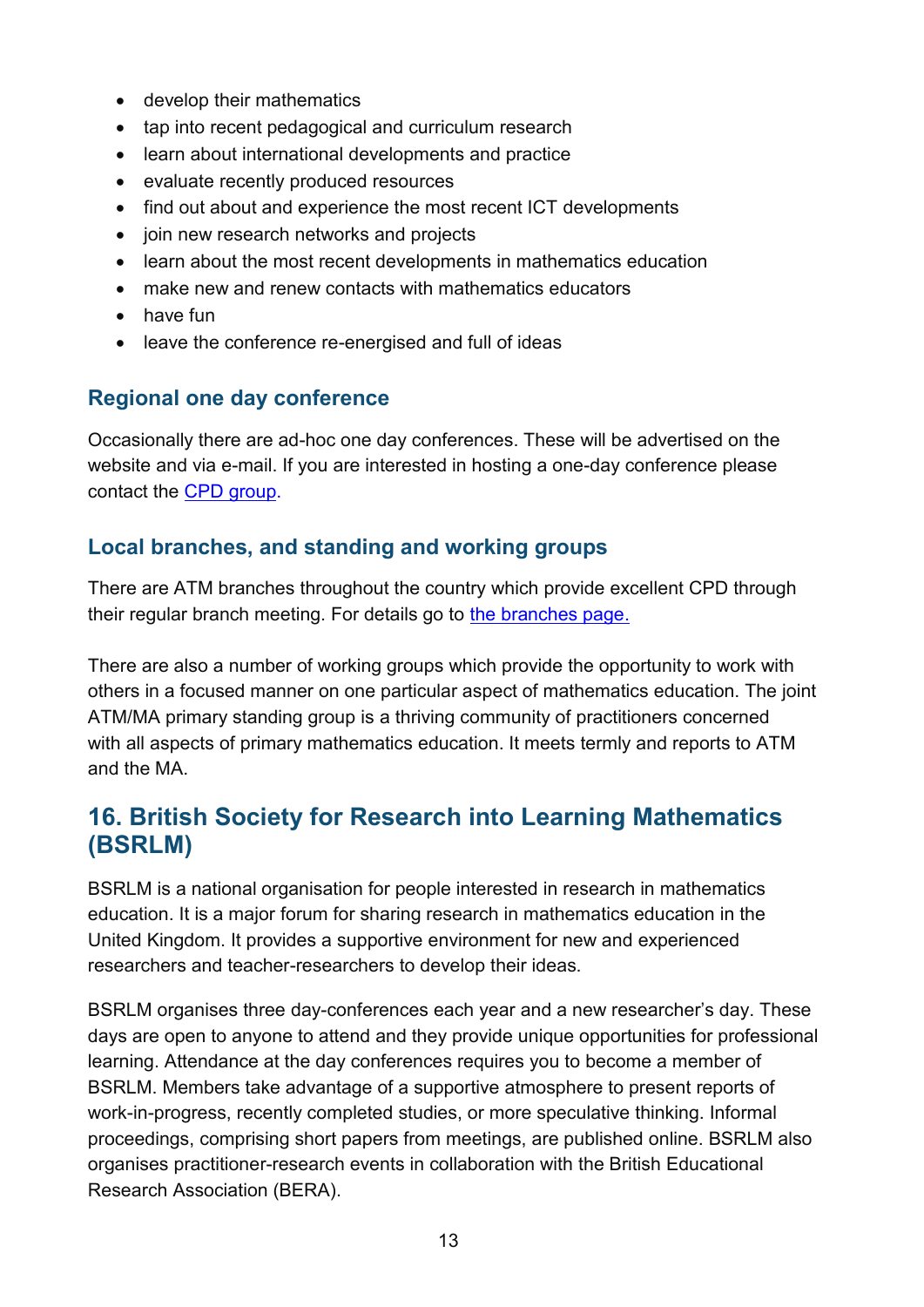Details of future day conferences, past proceedings, how to become a member and other events can all be found [here](http://www.bsrlm.org.uk/) and follow updates on Twitter [@BSRLM\\_maths.](https://twitter.com/BSRLM_maths)